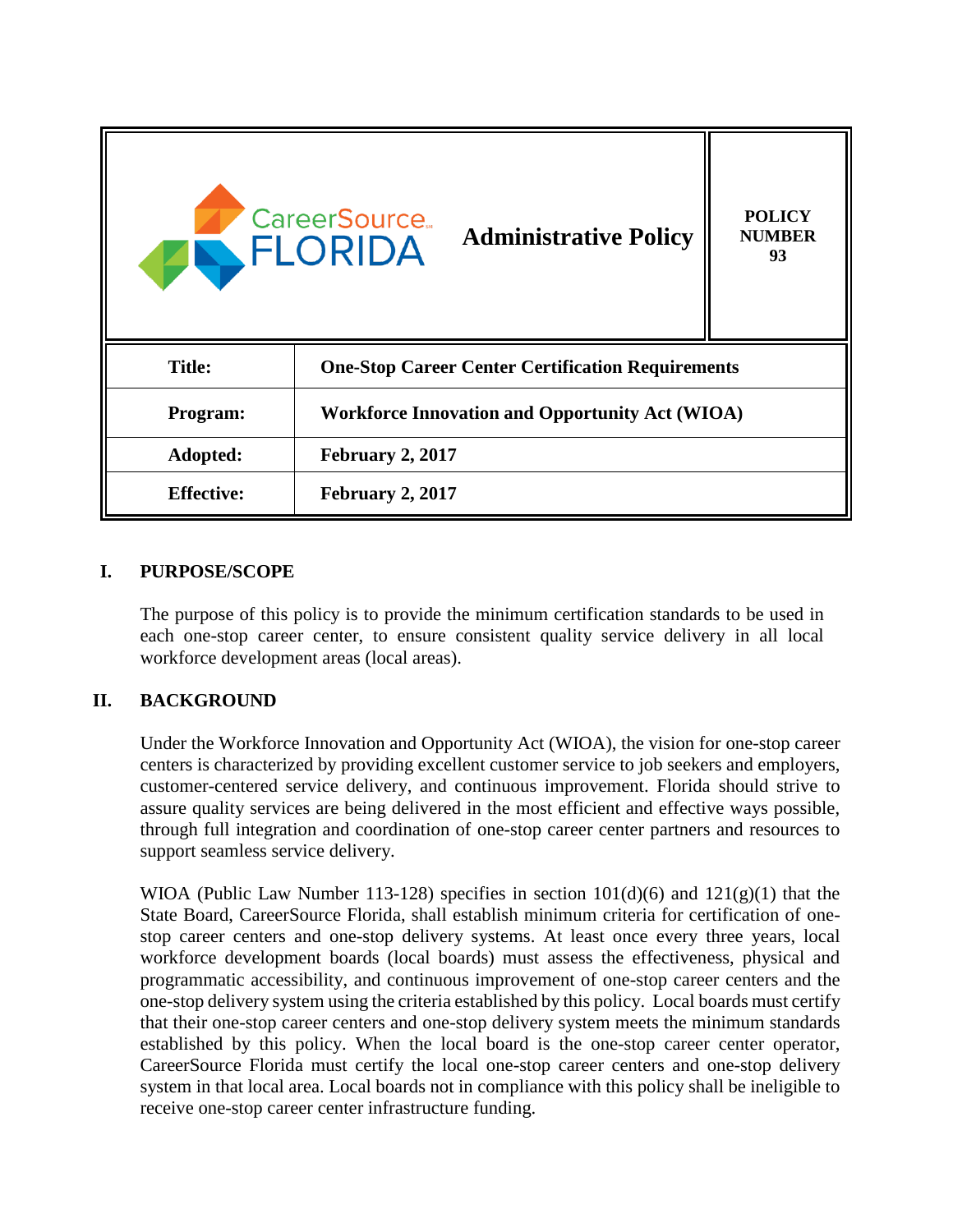### **III. AUTHORITY**

Workforce Innovation and Opportunity Act, Title I, Pub. L. No 113-128, §§101 and 121

Joint Rule for Unified and Combined State Plans, 20 CFR Parts 676, 677 and 678 published in vol. 81, no. 161 of the Federal Register (81 FR 55792, August 19, 2016).

#### **IV. HISTORY**

This document supersedes guidance contained in Final Guidance OSPS-81.

### **V. POLICIES AND PROCEDURES**

#### **A. One-Stop Career Center and Delivery System Requirements**

WIOA requires that there be at least one physical, comprehensive one-stop career center in each local area with access to partner (all required and any approved additional one-stop career center partners) programs, services, and activities. "One-stop career center partner'' means any of the required partners who carry out the programs and activities described in Section 121(b)(1), WIOA Public Law. It also includes the additional partners described in Section 121(b)(12), WIOA Public Law who have the approval of the local board and chief elected official to participate as a partner in the local one-stop delivery system.

Required one-stop partner programs must provide access services through the mandatory comprehensive physical one-stop center and any affiliated sites or specialized centers. They must also provide access to programs, services, and activities through electronic means, if applicable and practicable. The use of electronic methods such as web sites, telephones, or other means must improve the efficiency, coordination, and quality of onestop partner services. Electronic delivery must not replace access to such services at a comprehensive one-stop center or be a substitute to making services available at an affiliated site, if the partner is participating in an affiliated site. Electronic delivery systems must be in compliance with the nondiscrimination and equal opportunity provisions of WIOA sec. 188 and it's implementing regulations at 29 CFR part 38.

The design of the one-stop delivery system must be described in the Memorandum of Understanding (MOU) executed between the local board and all one-stop career center partners, as described in Section 121(c)(2), WIOA Public Law.

### **B. Comprehensive One-Stop Career Center Requirements**

Pursuant to the requirements set forth by WIOA and accompanying regulations, local boards shall ensure that each physical, comprehensive one-stop career center in their local area meets the following minimum standards:

1. Provides the career services described in section 134(c)(2), WIOA.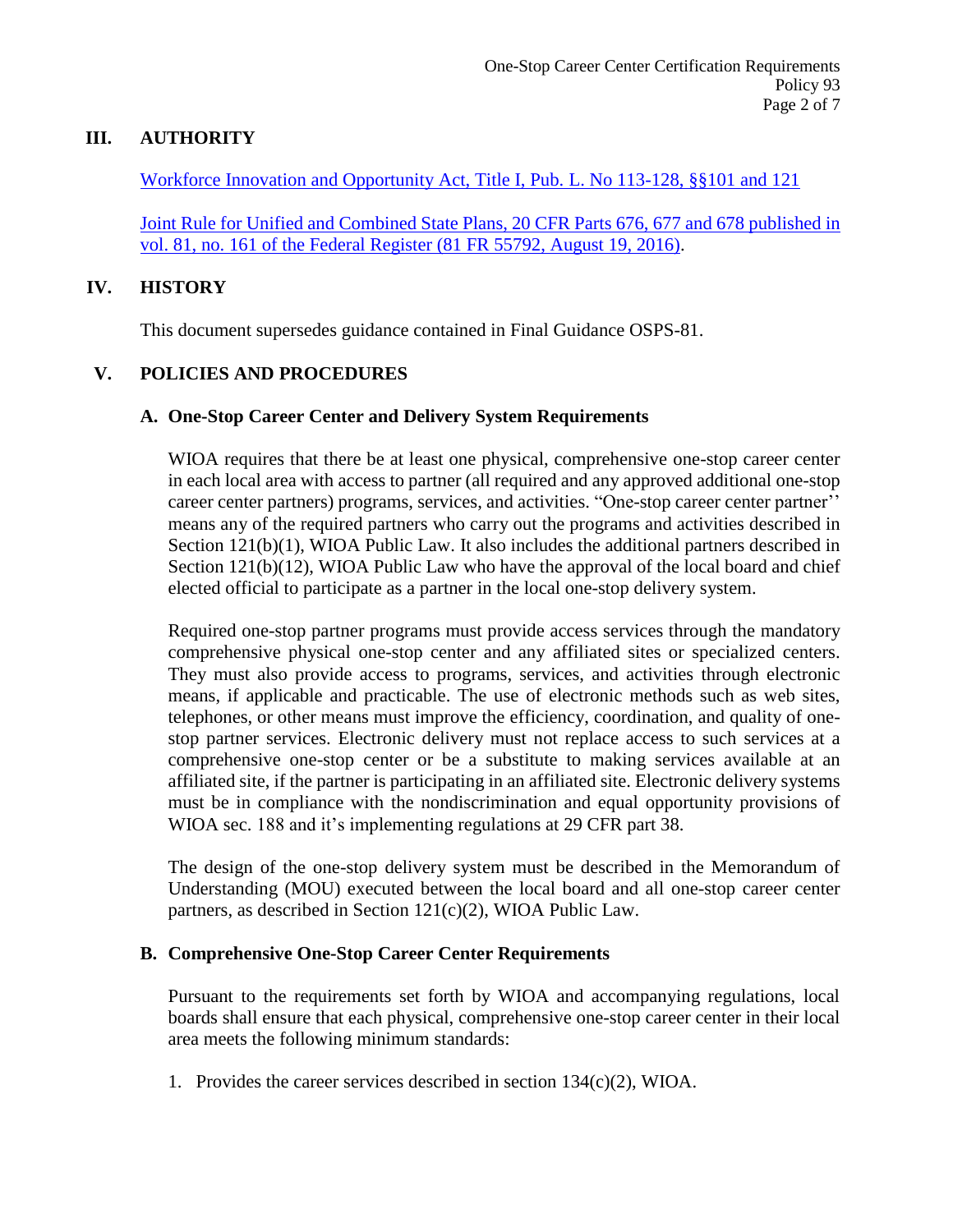- 2. Provides access to training services as described in section 134(c)(3), WIOA, including serving as the point of access to training services for participants in accordance with section 134(c)(3)(G), WIOA.
- 3. Provides access to the employment and training activities carried out under section 134(d), WIOA, if any.
- 4. Provides access to programs and activities carried out by one-stop career center partners. For the purposes of this policy, access means having either program staff physically present at the location or having appropriate partner staff physically present at the one-stop career center to provide information to customers about the programs, services, and activities available through partners' programs, or providing direct linkage through technology to program staff who can provide meaningful information or services.
- 5. Provides access to the data, information, and analysis described in section 15(a) of the Wagner-Peyser Act and access to all job search, placement, recruitment, and other labor exchange services authorized under the Wagner-Peyser Act.
- 6. Provides knowledgeable staff, including trained career counselors, as outlined in Administrative Policy 92, available for assistance. Professional team members providing direct customer service must comply with the minimum skill standards for front-line staff outlined in Administrative Policy 92 and have a basic orientation to all required one-stop career center partners' programs. There must be at least one WIOA Title I person physically present.
- 7. Provides access to the general public during regular business days (Monday through Friday). After-hours access to services (physical or technology based) are encouraged.
- 8. Provides physical and programmatic access to individuals with disabilities.

# **C. Certification of One-Stop Career Centers and Delivery Systems**

Local boards are responsible for conducting the evaluation/assessment and certification of the local one-stop career centers and one-stop delivery system unless the local board has designated itself as the one-stop career center operator. In that case, the State Board, CareerSource Florida, shall conduct the assessment/evaluation and certification according to that local board's certification policy.

### **D. One-Stop Career Center and Delivery System Evaluation/Assessment Criteria**

All one-stop career centers and one-stop delivery systems must be evaluated and certified at once every three years to determine: 1. effectiveness, and; 2. physical and programmatic accessibility in accordance with section 188, WIOA; and, 3. continuous improvement. Local boards shall conduct the evaluation (with the above exception) using the criteria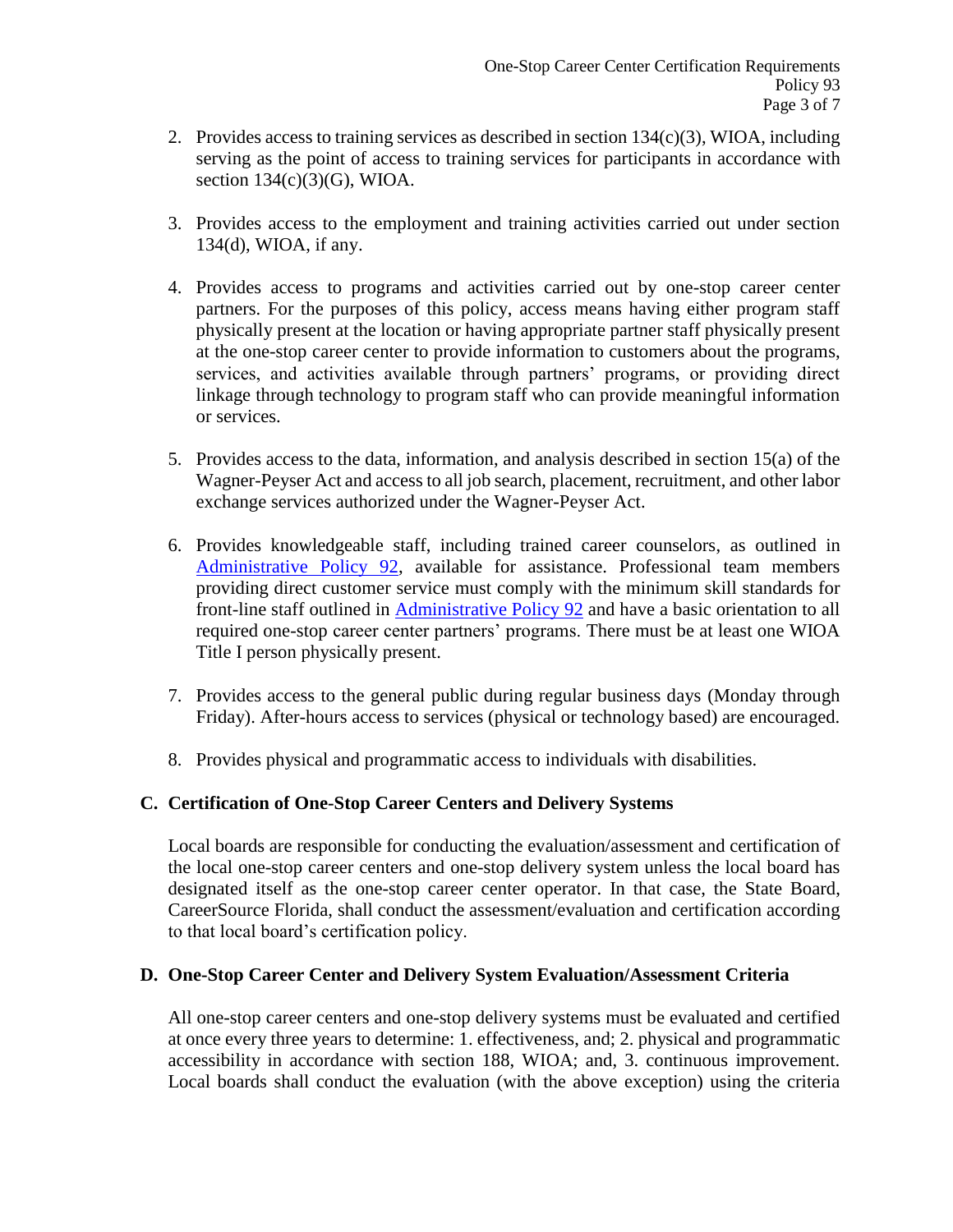established in this policy and any additional criteria adopted by the local board. The minimum required elements for certification are addressed below.

1. Effectiveness

The criteria and procedures to evaluate effectiveness shall address the following:

- A. Establishment of at least one physical, comprehensive one-stop career center having at least one WIOA Title I staff person physically present. The comprehensive one-stop career center must provide career services and access to training services. Services provided by other one-stop career center partners (at a minimum, adult education and vocational rehabilitation) at the comprehensive onestop career center must be accessible and available either by a person, by electronic or virtual service delivery or by other means without the customer having to go to another physical location.
- B. Establishment of a cost allocation plan that distributes common costs of operating each one-stop career center among all partner programs that participate in each onestop career center. Also, in accordance with Administrative Policy 86, *Indirect Cost Rate Proposal Preparation for Local Workforce Development Boards*, each onestop career center operator, as a sub recipient of federal funds, is required to have an approved indirect cost rate agreement negotiated with the local board, or with DEO if the local board is also the one-stop career center operator.
- C. Execution of MOUs with all partner programs participating in the one-stop career center.
- D. Establishment of operating procedures allowing access, by a person, by electronic or virtual service delivery or by other means, to one-stop career center services to individuals who cannot access those services during regular business days, Monday through Friday, except holidays.
- E. Establishment of policies and procedures that provide one-stop career center customers the opportunity to provide feedback on services provided and customer satisfaction.
- 2. Physical and Programmatic Accessibility

The criteria and procedures to evaluate physical and programmatic accessibility shall, at a minimum, address the following:

- A. Assurance that each one-stop career center is compliant with the Americans with Disabilities Act (ADA).
- B. Establishment of a policy and procedure for providing reasonable accommodations for persons with disabilities consistent with DEO Guidance Paper AWI FG 04-042,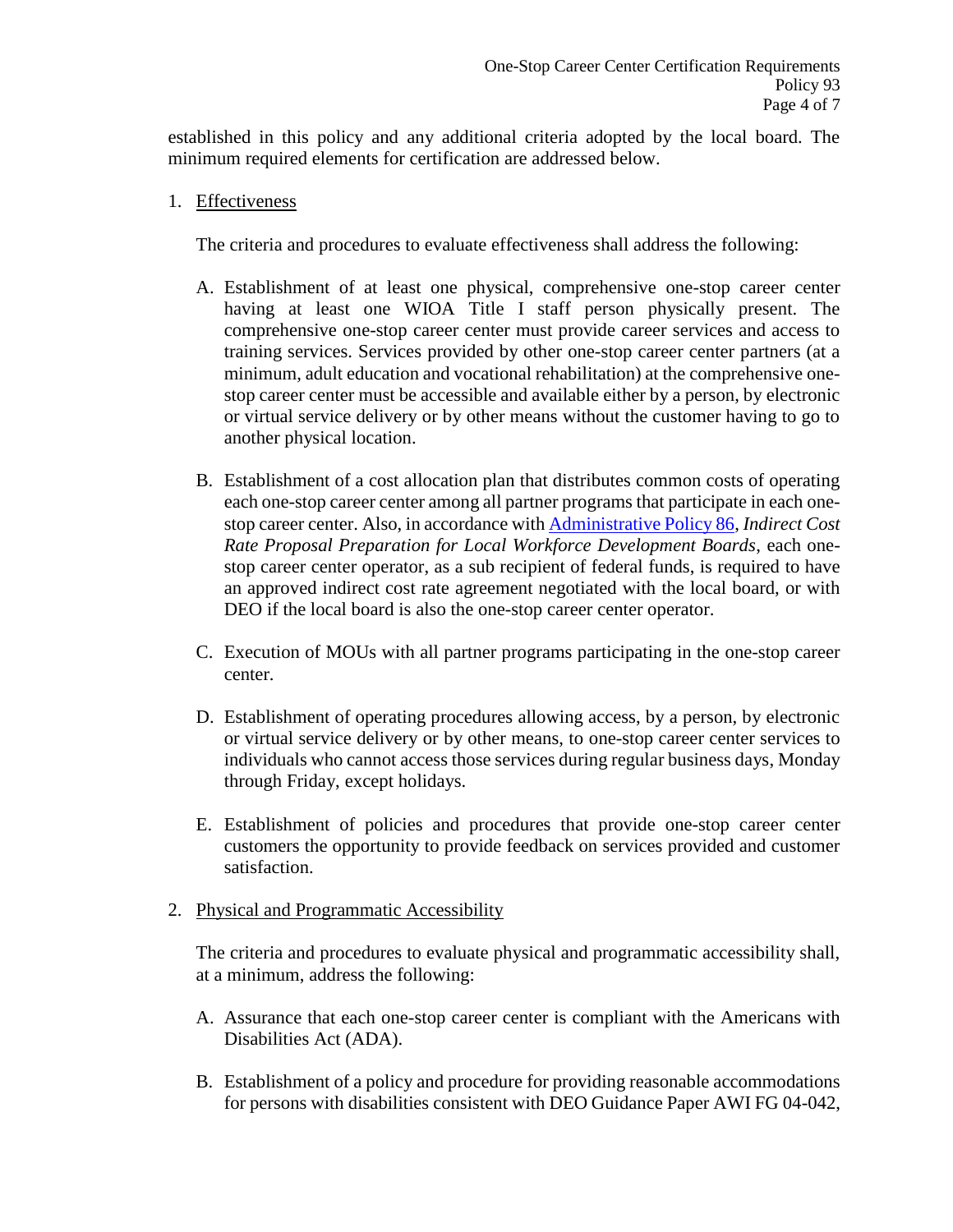March 6, 2008 or later revisions issued by DEO.

- C. Demonstration that each one-stop career center has been reviewed or monitored by a third party for ADA compliance at least once every three years.
- D. Establishment of a policy and procedure for providing free language services to customers that have a limited ability to read and/or speak the English language.

The local area shall create objective criteria and procedures for assessing the physical and programmatic accessibility for all individuals for each of its one-stop career centers. Such criteria shall take into consideration the most efficient utilization of funding, staffing, infrastructure, and other resources to best serve its customer population.

### 3. Continuous Improvement

The criteria and procedures for continuous improvement shall address the following:

- A. Demonstration of compliance with all CareerSource Florida statewide branding, local branding, and national branding standards and practices.
- B. Demonstration of compliance with staff training and skills certification pursuant to Administrative Policy 92.
- C. Established procedures to capture and respond to job seeker and employer feedback.

The local area shall create objective criteria and procedures for assessing continuous improvement of each of its one-stop career centers, taking into consideration the most efficient utilization of funding, staffing, infrastructure, and other resources to best serve its customer population.

### **E. Labor Market Information**

The following Labor Market Information  $(\underline{LMI})$  should be available to users in all one-stop career centers, including those that are not full-service centers, in order for them to make informed decisions:

- a. Resource Guide displays the Systems, Publications, and Reports available from the Labor Market Statistics Center.
- b. Wage Conversion Posters.
- c. Career Comics describes careers in ten occupational areas with their job responsibilities, training/education needed, and wages.
- d. Career Posters career, education, and wage information for taking "job journeys" in leading industries.
- e. Occupational Highlights.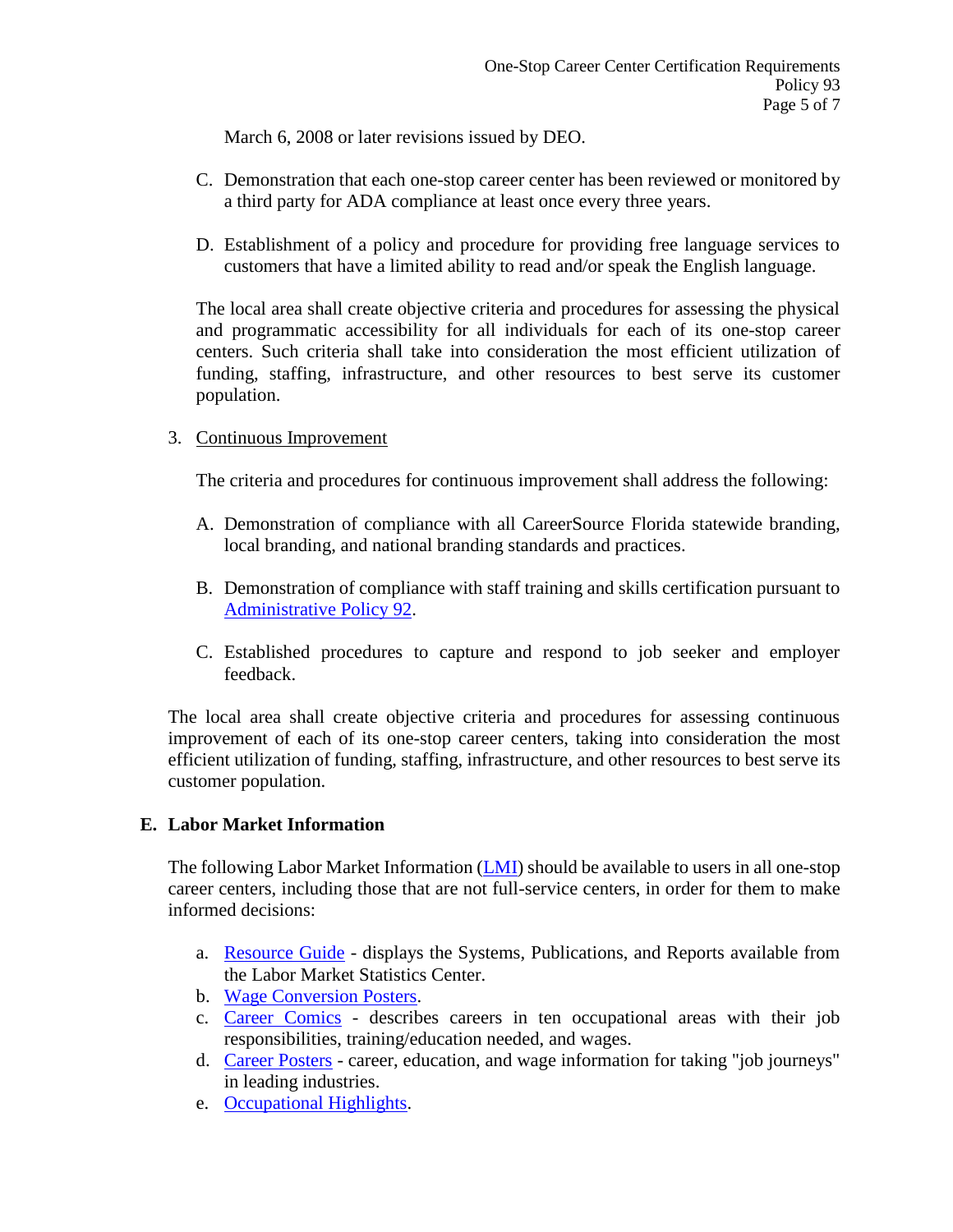- f. Industry Profiles Florida's targeted industry clusters.
- g. Job Vacancy/Hiring Needs Survey Reports a snapshot of occupational demand in local areas.
- h. Education and Training Pay Flyer the relationship between unemployment/employment and education and training, and the impact of education on potential earnings.
- i. Employment Projections Data forecasts of future employment levels for industries and occupations in Florida.
- j. Occupational Employment Statistics and Wages estimates of employment and wages for specific occupations.
- k. Florida's Research and Economic Information Database Application (FREIDA).
- l. CareerOneStop (Career Infonet).
- m. Occupational Network (O\*NET Online.)
- n. State Eligible Training Provider List (ETPL).

### **F. Posters Required by Federal and State Law**

Each full-service and satellite location must display the following posters required by law:

- 1. Job Safety and Health Protection Occupational Safety and Health Act.
- 2. Equal Employment Opportunity Is The Law.
- 3. Fair Labor Standards Act.
- 4. Notice to Workers with Disabilities.
- 5. Family and Medical Leave Act.
- 6. Uniformed Services Employment and Reemployment Rights Act (USERRA).
- 7. Employee Polygraph Protection Act (EPPA).
- 8. Migrant & Seasonal Agriculture Worker Protection Act.
- 9. Employee Rights Under the National Labor Relations Act.
- 10. If You Have A Complaint.
- 11. Florida Law Prohibits Discrimination.
- 12. Reemployment Services.
- 13. Child Labor Laws.
- 14. Interpretive Services.
- 15. Worker's Compensation Works for You.
- 16. Florida Minimum Wage.

### **G. Process for Certification**

Certification must be completed by the local board prior to July 1, 2017, and reviewed at least every three years thereafter. A statement of certification must be submitted as a component of the local plan. If certification is not completed within the required timeframe, the one-stop career centers and one-stop delivery system for the local area become ineligible to receive one-stop career center infrastructure funding.